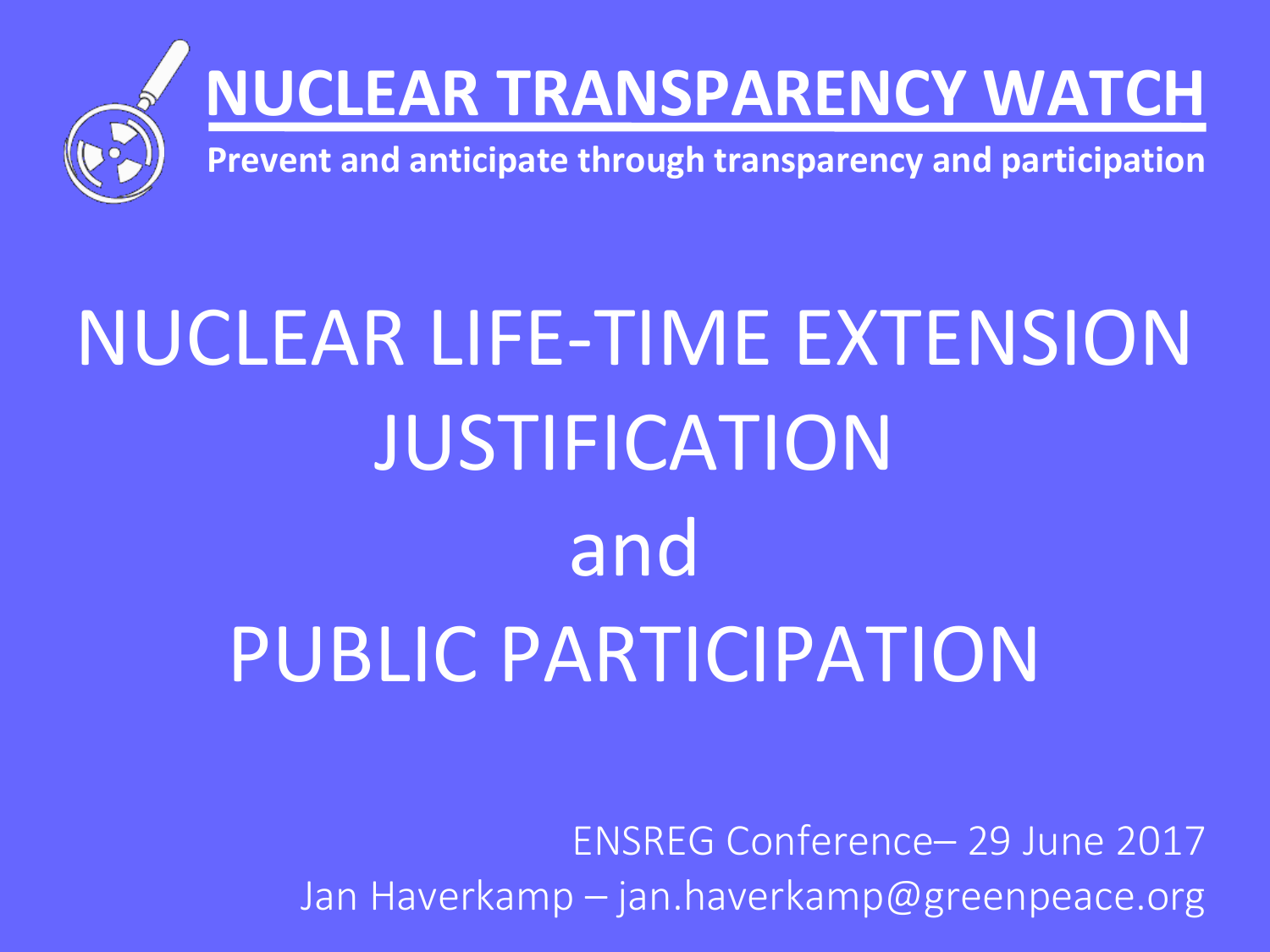

### NUCLEAR LIFE-TIME EXTENSIONS the situation

- **86** nuclear reactors **to reach end of initial foreseen technical lifetime** in ENSREG countries in the next 10 years
- **Average age** nuclear reactors in ENSREG countries: **32 years**
- Currently decisions in process: BE, CH, CZ, ES, FI, FR, HU, NL, SE, SI, UK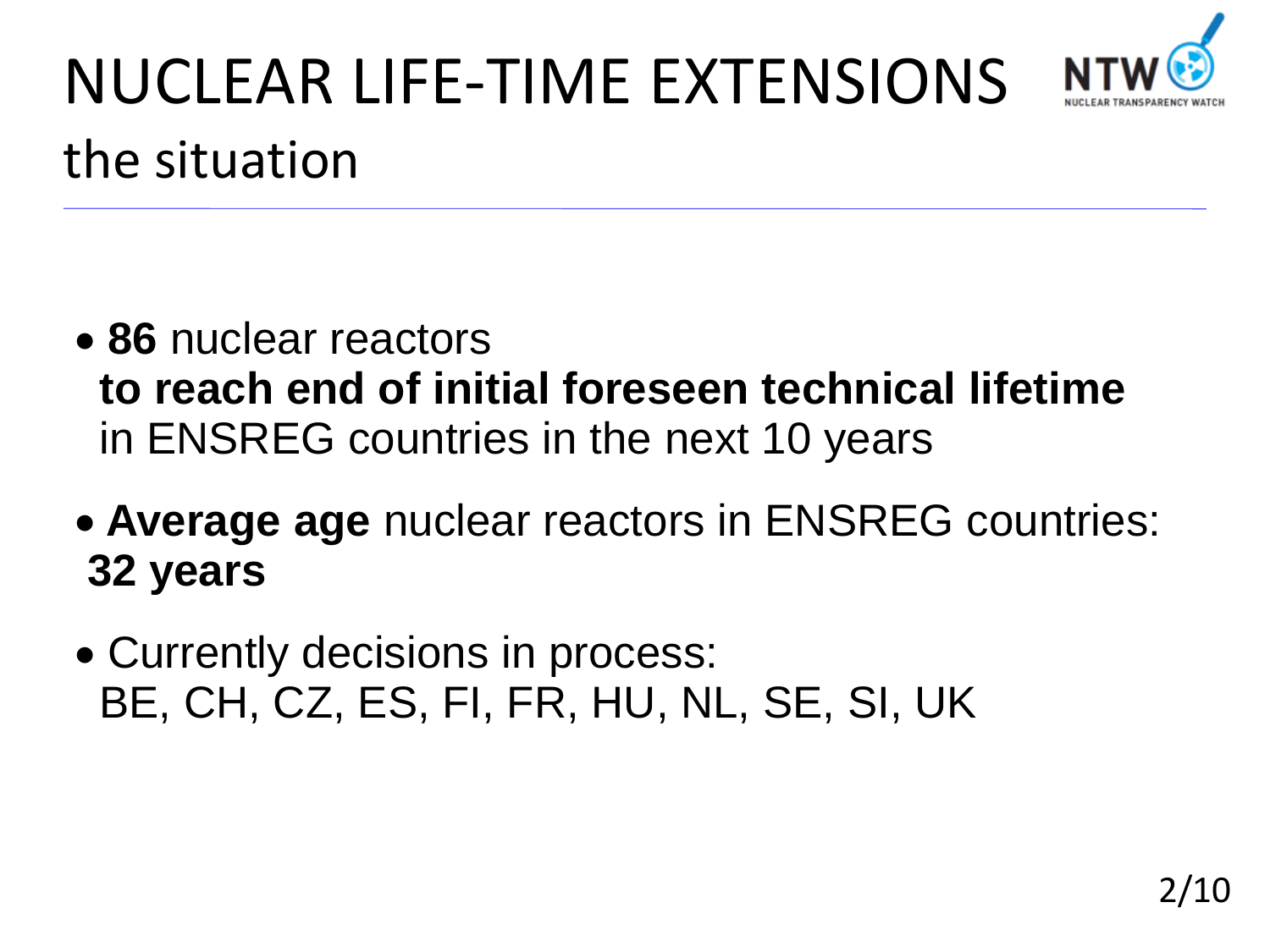

### NUCLEAR LIFE-TIME EXTENSIONS the justification

- Justification**: lack of decommissioning funds**
- UA EIA justification for Zaporyzhzhe and SouthUkraine: "Accumulation of the necessary funds for the decommissioning of power units without a significant increase of consumer load"
- But also major role in NL, ES and BE
- Concern: **Economic arguments interfere with risk management**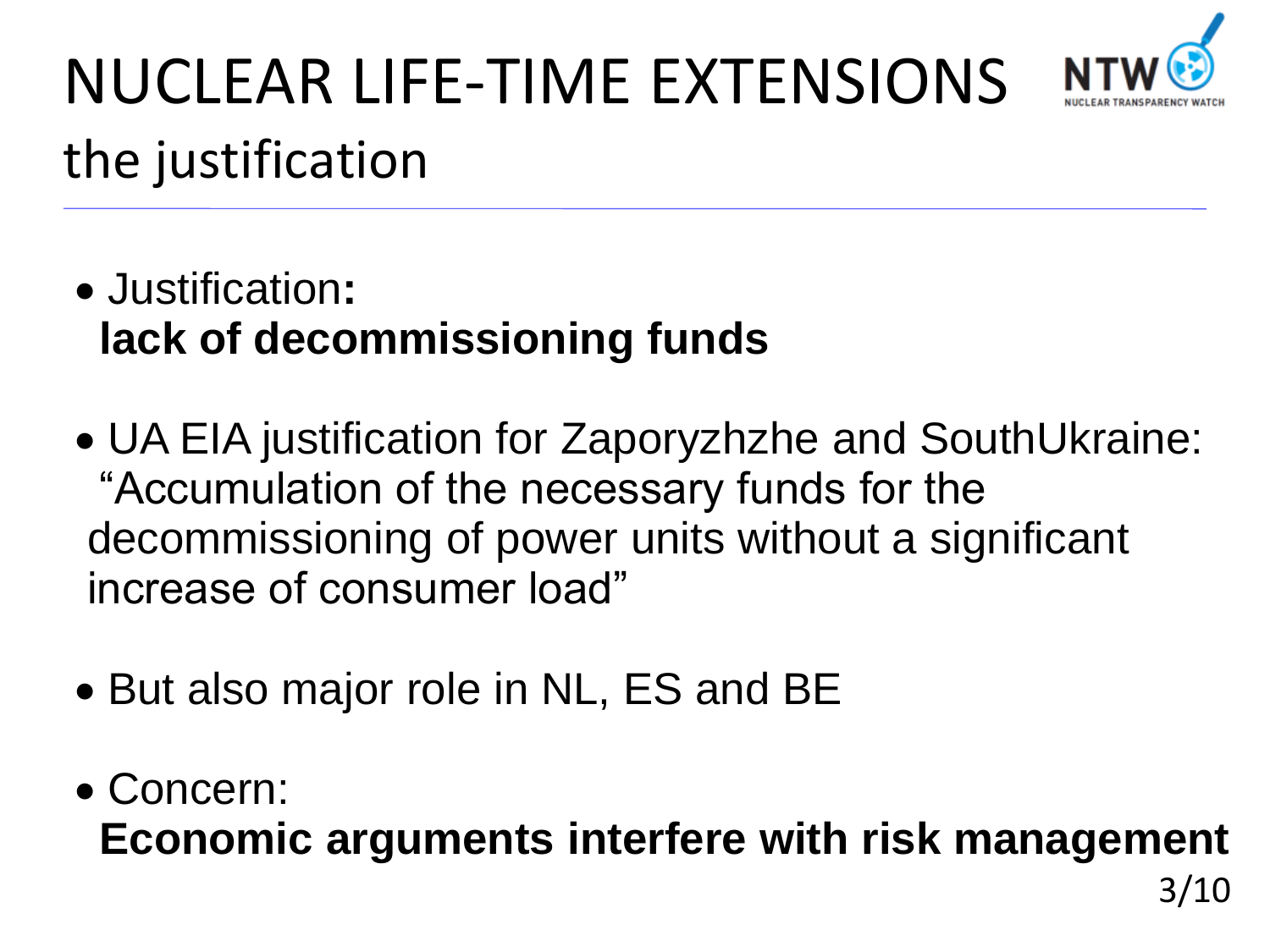



#### **Natural legal, moral and logical right of citizens**  confronted with decisions of these impacts to be consulted.

**The logical instruments** for that are the **Espoo and Aarhus Conventions** and (transboundary) **environmental impact assessment**.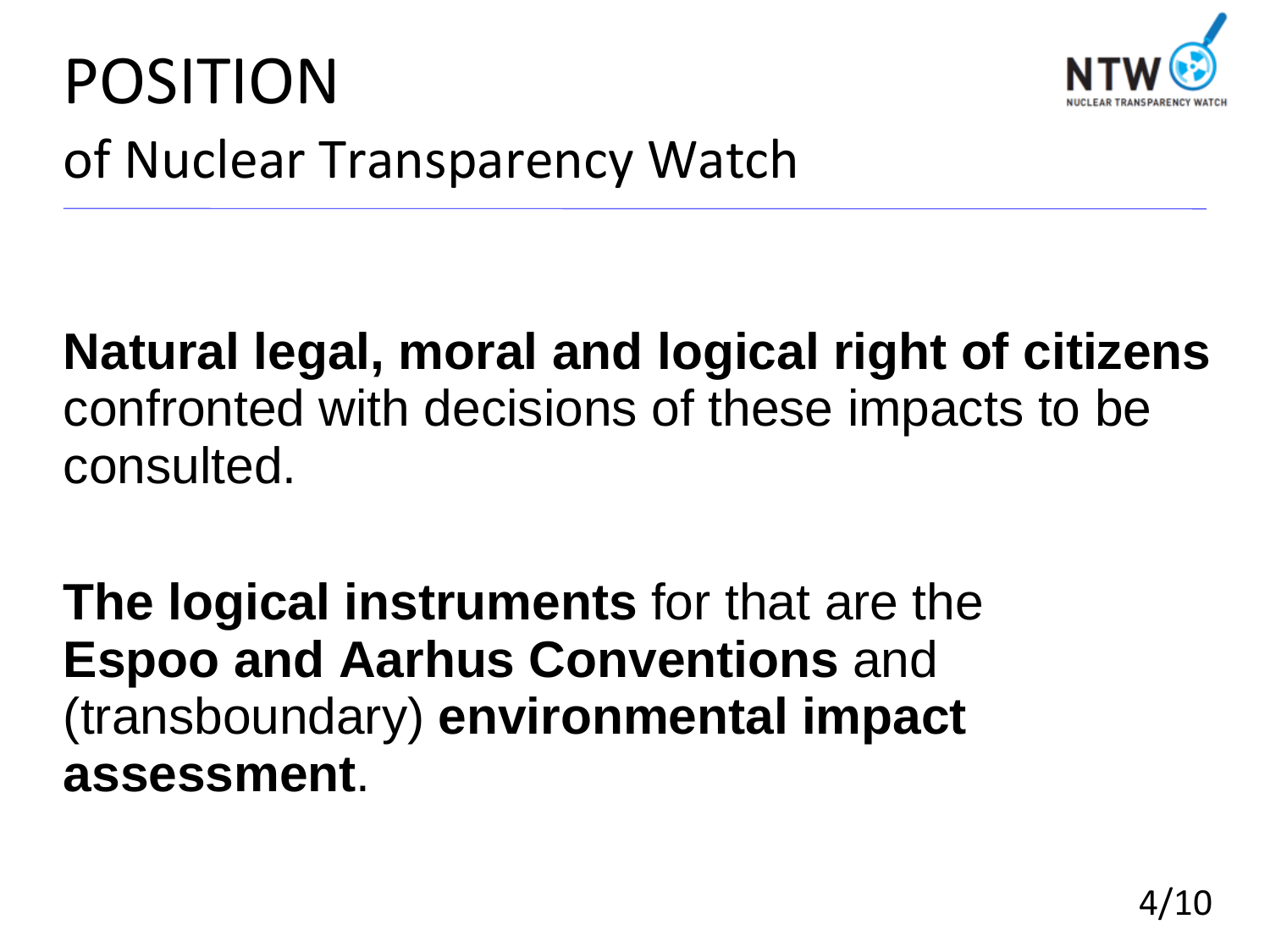

### ENVIRONMENTAL IMPACTS 1/3 of life-time extension of nuclear reactors

#### **10 or 20 years extra means 25%, 33% or 50% longer operation & impacts:**

- Increased use of **uranium**;
- Increased production of **radioactive wastes**
	- for >90% of radioactive content no permanent solution exists;
	- accumulation of spent fuel or vitrified waste in interim storages;
- Increase exposure to the risk of a severe nuclear accident with substantial emissions of radioactive material **an increased risk of a Fukushima type accident**;
- **The risk itself grows**:
	- Risk of accident increases exponentially with ageing (bathtub curve);
	- Uprates increase radioactive inventory;
	- Upgrades only give a temporary decrease of risk growth;
	- Loss of knowledge and skills. The state of the state of the state of the state of the state of the state of the state of the state of the state of the state of the state of the state of the state of the state of the state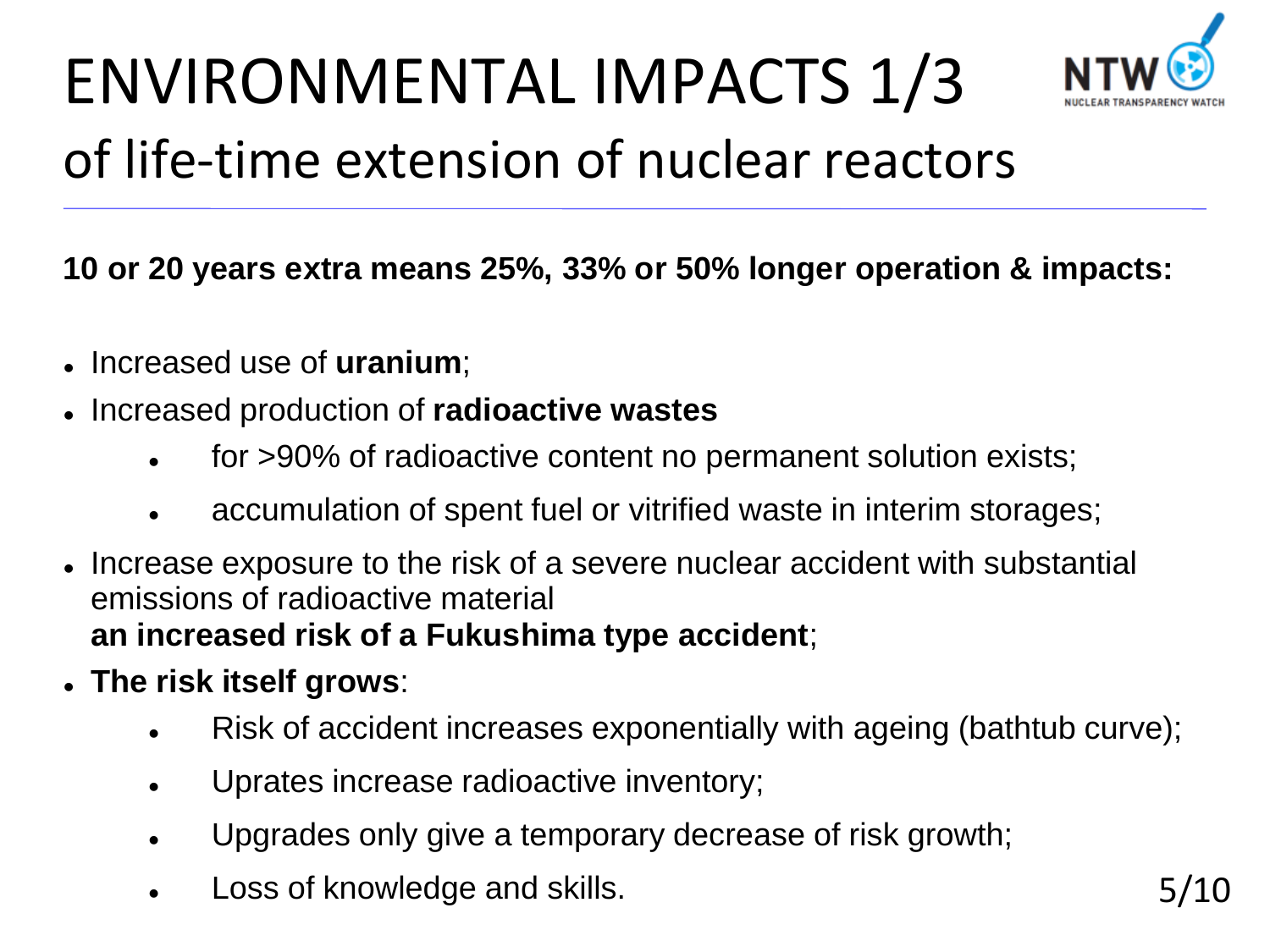

#### ENVIRONMENTAL IMPACTS 2/3 of life-time extension of nuclear reactors

- Construction (for some reactors), and physical changes over the lifetime **never submitted to an environmental impact assessment**:
	- Ongoing ageing (bathtub curve!), upgrades, uprates, MOX introduction (all including the impacts of a prolonged lifetime!), related license renewals and license changes;
	- These are de-facto tiered (layered) decisions leading to a, from the perspective of the public, de facto life-time extension.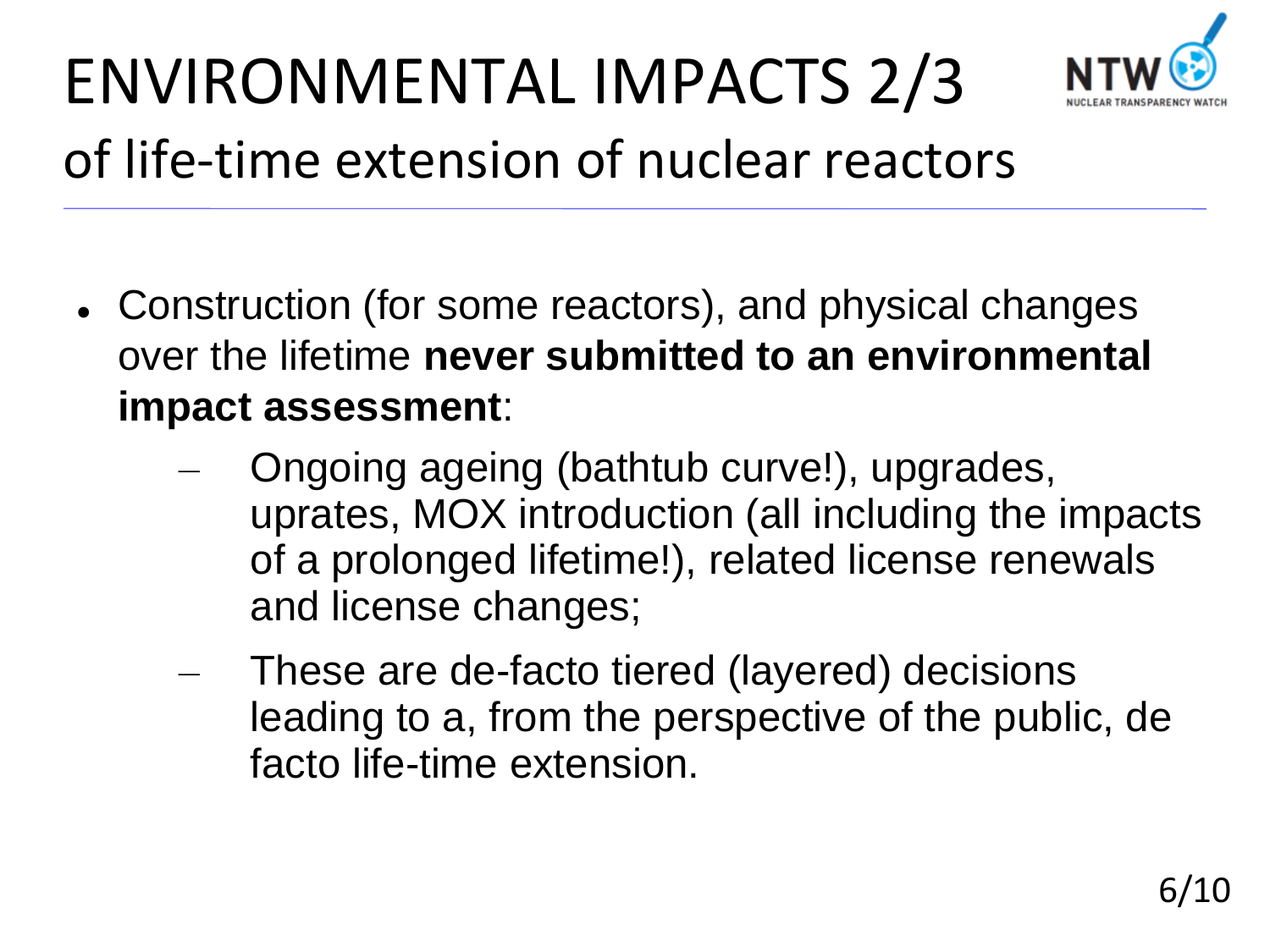

# ENVIRONMENTAL IMPACTS 3/3

#### of life-time extension of nuclear reactors

- **The environment has changed:**
	- **physical** (amount of inhabitants, nature areas, agricultural activity)
	- **economic** (value of surrounding economic activity, form of economic activity – for instance the chemical processes near Doel)
	- **political** (need for energy policy actions because of climate change, development of energy structure and grid structure because of variable renewable uptake)
	- **Risk-perception** (no acceptance of more Fukushimatype accidents, higher risk reduction standards, standards should match standards for new reactors)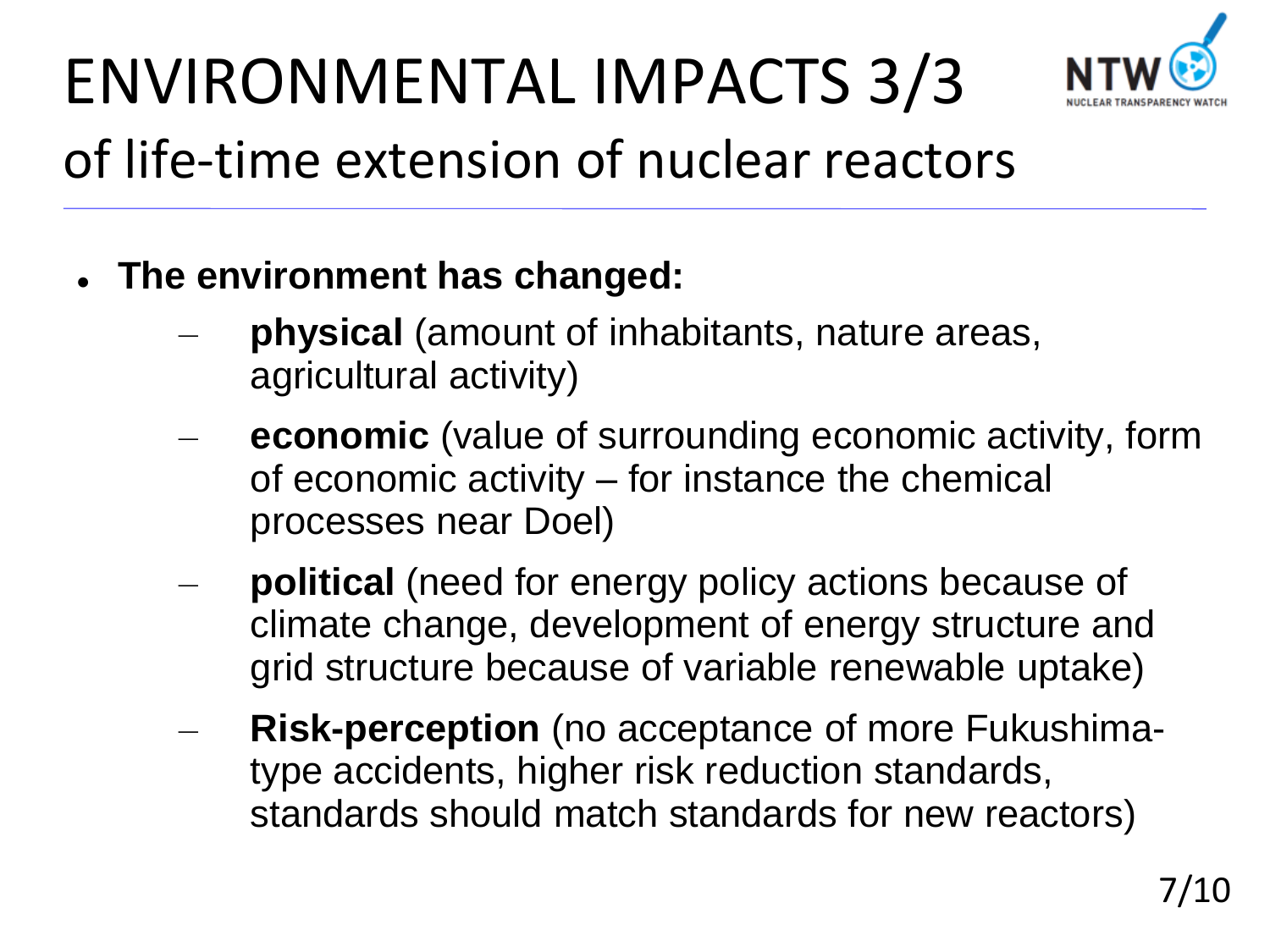# THE DECISION



#### leading to nuclear lifetime extension

After the initial technical foreseen lifetime, there is always a form of decision that leads to life-time extension:

- an operation license prolongation;
- an exploitation license prolongation;
- approval of changes to either the operation or exploitation license;
- By the operator, followed by an administrative or political confirmation;
- A decision related to the Periodic Safety Review;
- tiered (layered) decisions (a mix of political, administrative and/or by the operator);
- In any other form.  $8/10$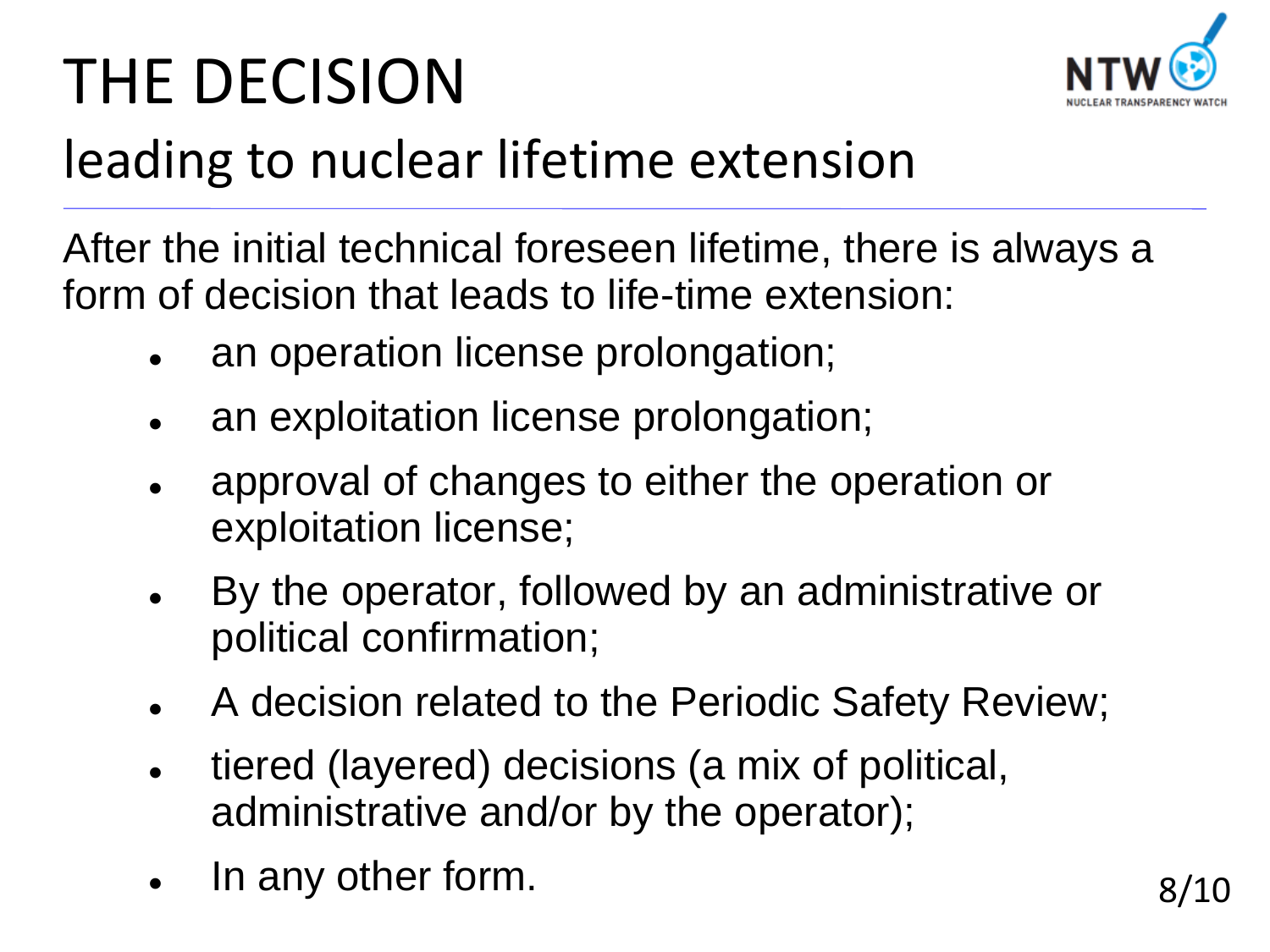



#### **Natural legal, moral and logical right of citizens**  confronted with decisions of these impacts to be consulted.

**The logical instruments** for that are the **Espoo and Aarhus Conventions** and (transboundary) **environmental impact assessment**.